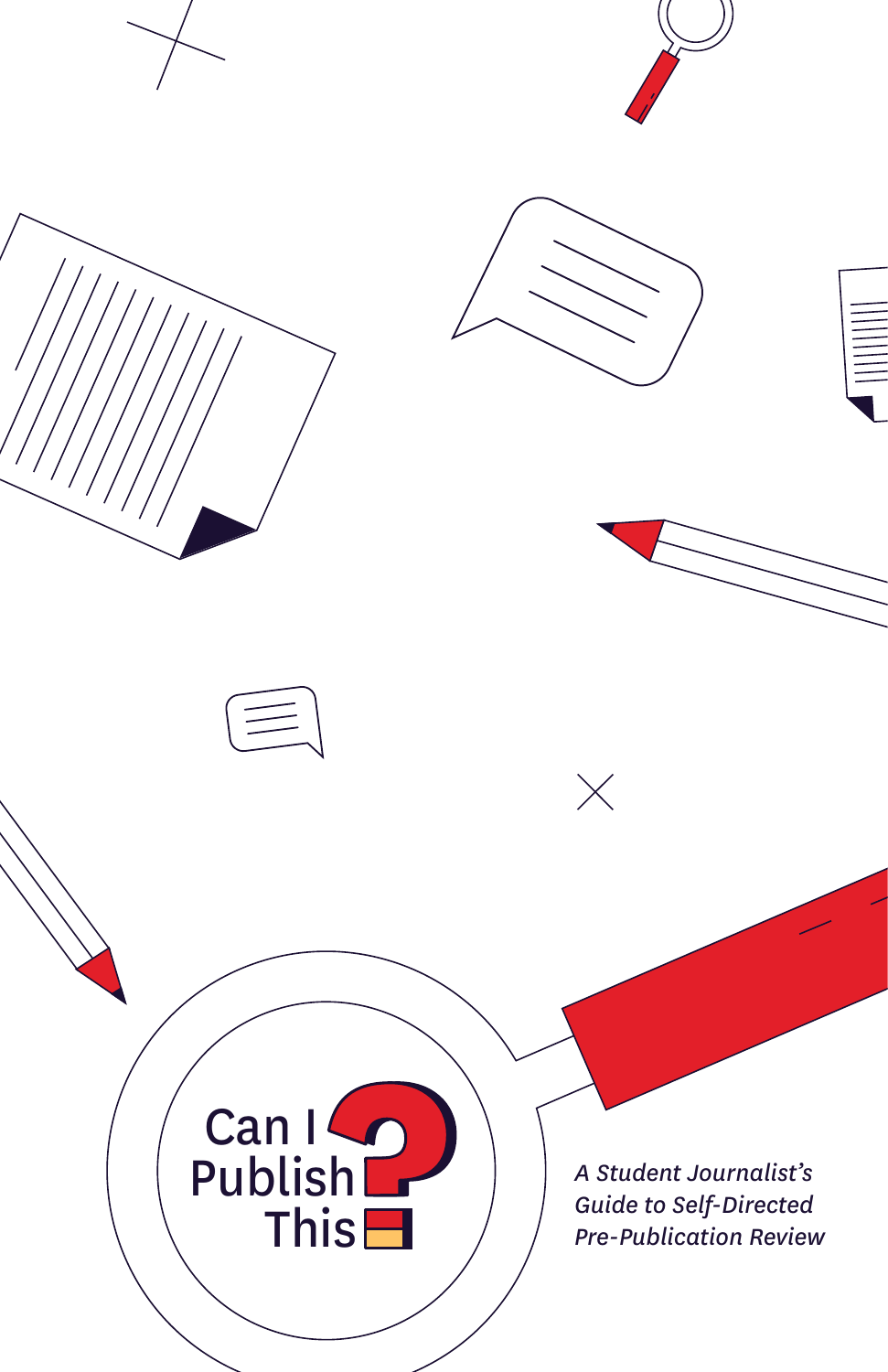

*A companion to [CanIPublishThis.com](http://www.canipublishthis.com), an interactive, online tool for analyzing legal issues in student journalism, created by the Foundation for Individual Rights in Education.*



Pre-publication review is the process of looking over content articles, images, audio, video, and moreother content — before publication with a critical eye toward potential legal risk. It's different from editing or copyediting, which are usually readerfocused and consider questions such as whether a reader will understand the content, whether the content will grab the audience's attention, and so forth. Pre-publication review is not about the reader, but is instead about whether the content puts the journalist or publication at risk of legal liability.



Please note that although this document and [CanIPublishThis.](http://www.canipublishthis.com) [com](http://www.canipublishthis.com) explain complicated legal concepts, neither constitutes legal advice. No document or online tool can substitute for advice from an attorney who can evaluate the nuances of your situation. Nothing contained in this document or **[CanIPublishThis.com](http://www.canipublishthis.com)** should be taken to constitute legal advice or to mean that you have formed an attorney-client relationship with FIRE. If you believe you would benefit from speaking with an attorney, please contact FIRE by submitting a case online at [thefire.org/submitacase](http://www.thefire.org/submitacase) or by calling 1-833-451-FIRE (7734). We can attempt to connect you with a lawyer in your jurisdiction.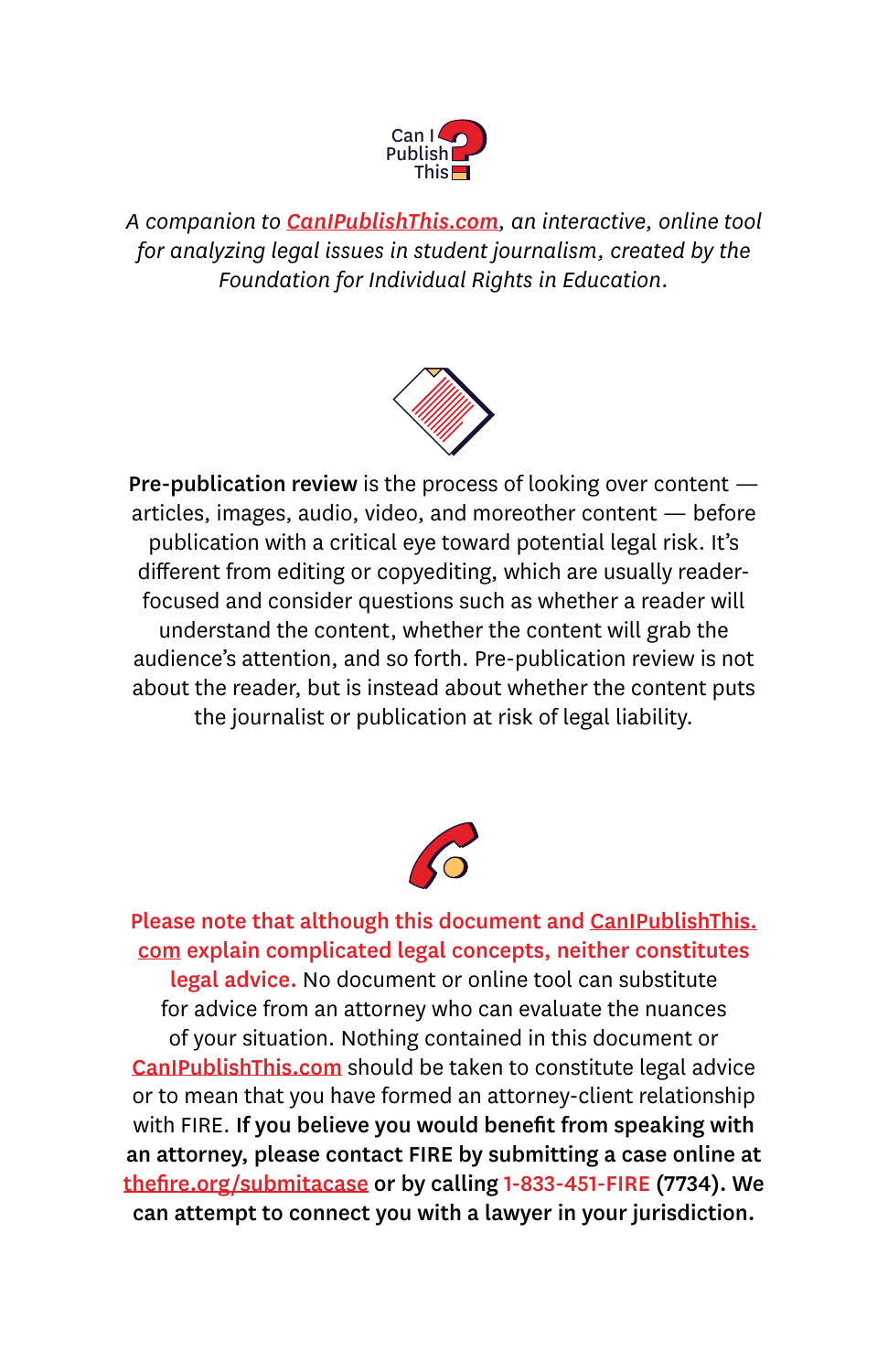### IS PRE-PUBLICATION REVIEW SELF-CENSORSHIP?

Pre-publication review is not about self-censorship. It should be the opposite! Learning about pre-publication review should not make you afraid to cover tough subjects. Instead, knowing how to reduce legal risk should help you feel confident that you have the tools you need to cover tough subjects without worry.



### CONDUCTING A SELF-DIRECTED PRE-PUBLICATION REVIEW

In the professional world, some publications employ in-house media lawyers or retain outside counsel to conduct prepublication review of content. Most student publications and many professional publications, however, do not have counsel to conduct pre-publication reviews. In these cases, it is up to the editors and the journalists themselves to take a critical look at content for potential legal risk.

SPFI has developed a helpful guide to navigating common legal risks: **[CanIPublishThis.com](https://www.canipublishthis.com)**. This website is intended to make it a little easier to conduct a self-directed pre-publication review.

To get the best use out of CanIPublishThis.com, use this booklet as your guide through the 5 steps of conducting a self-directed pre-publication review.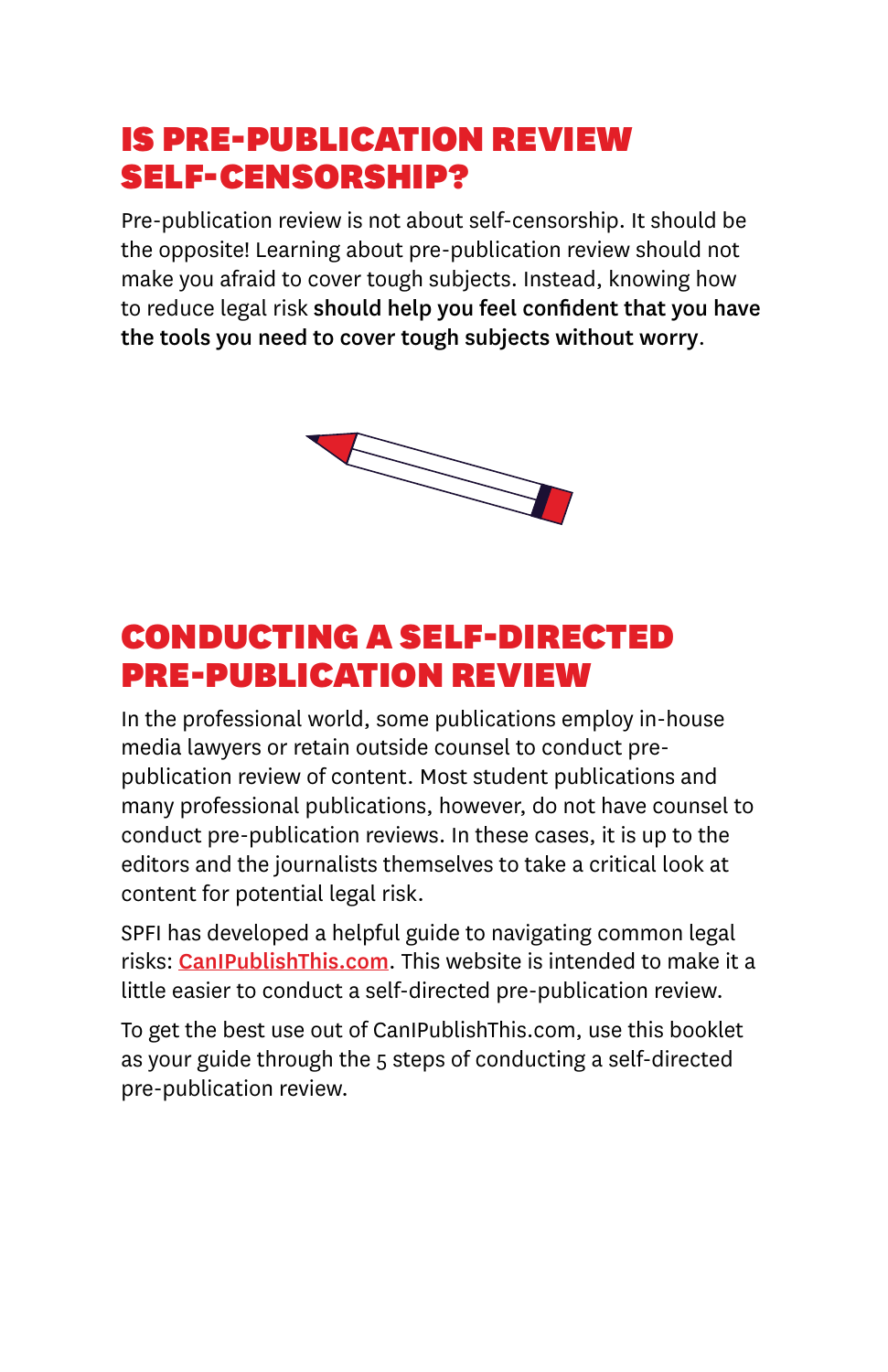# WHO MIGHT WANT TO<br>TAKE LEGAL ACTION<br>AGAINST YOU OR<br>YOUR PUBLICATION?<br>TAKE LEGAL ACTION? *WHO MIGHT WANT TO TAKE LEGAL ACTION AGAINST YOU OR YOUR PUBLICATION?*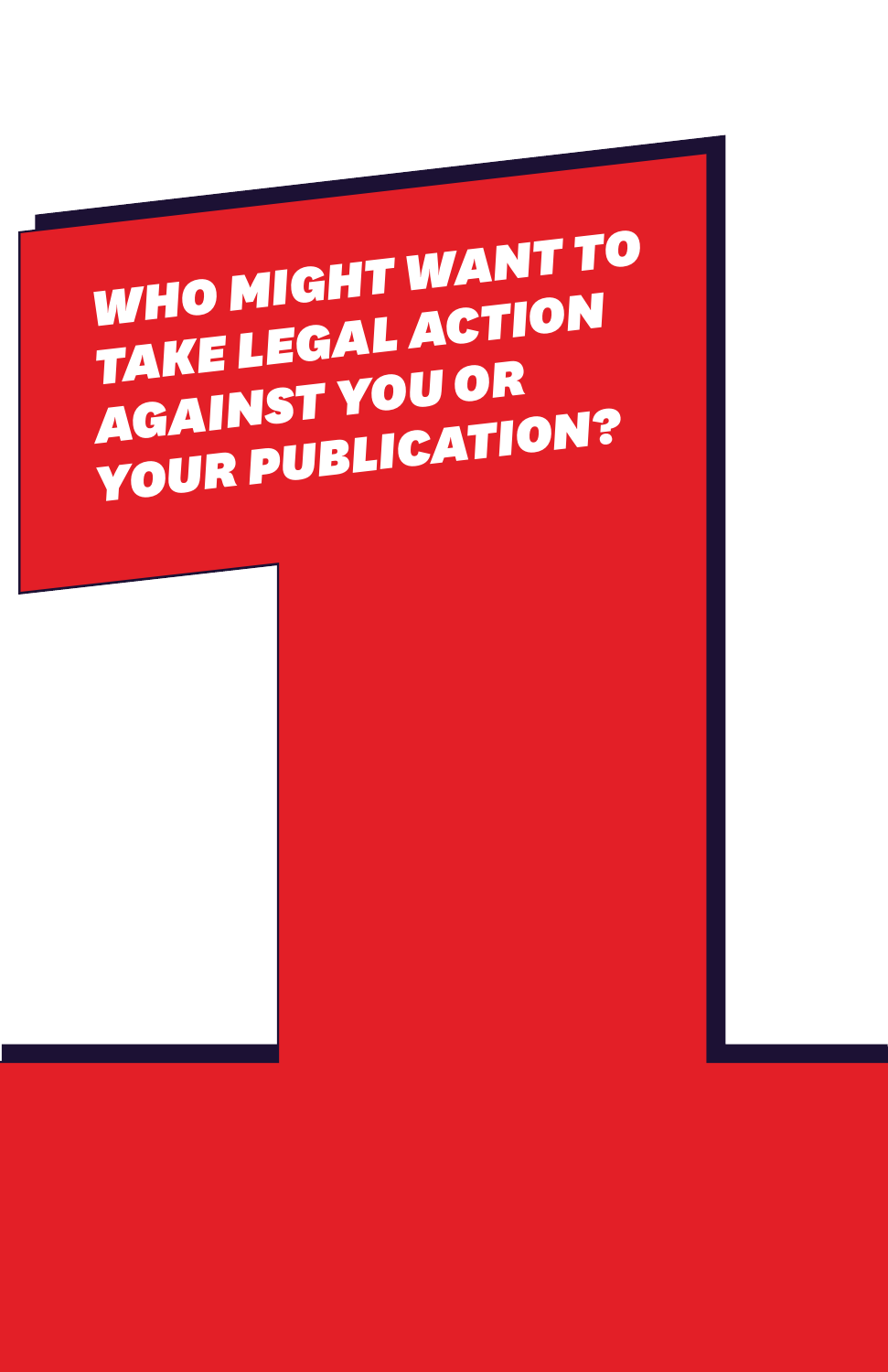

- Who is mentioned by name?
- Who is quoted or paraphrased?
- Who is photographed or illustrated (even in the background)?
- Who fits any descriptions given in the content? For example, is there anyone who is spoken *about*, even if not by name?

Think not just about individuals, but entities (such as universities, companies, or groups).

Look at the content and consider:<br>
Who is mentioned by name?<br>
Who is quoted or paraphrase<br>
Who is photographed or illust<br>
Who fits any descriptions give<br>
is there anyone who is spoken<br>
Think not just about individuals, b<br> These are the parties who might bring legal action against your publication because of the content.

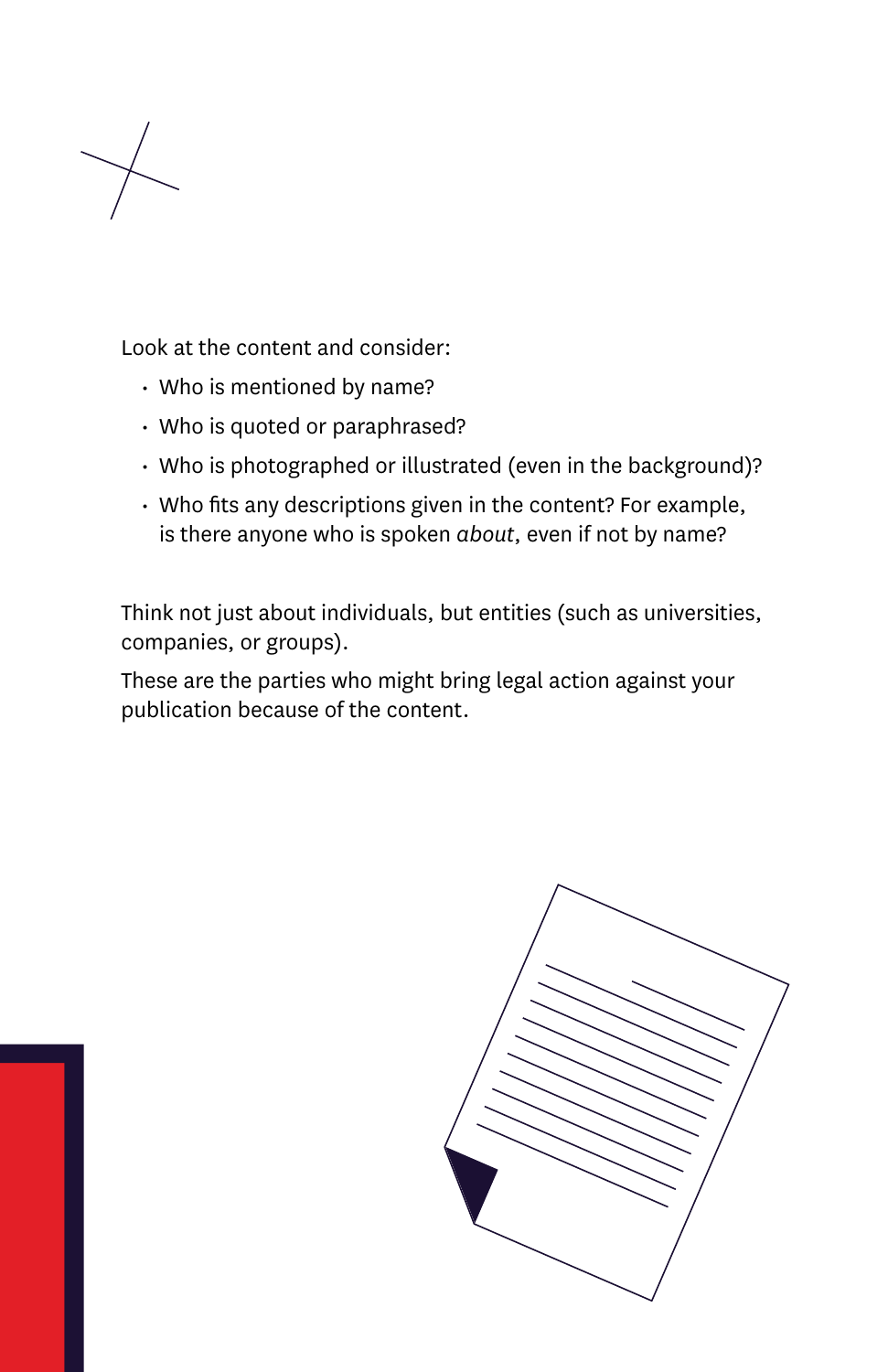# WHY MIGHT<br>THOSE PARTIES BE<br>CONTENT?<br>CONTENT? **WHY MIGHT** *THOSE PARTIES BE UPSET ABOUT THE CONTENT?*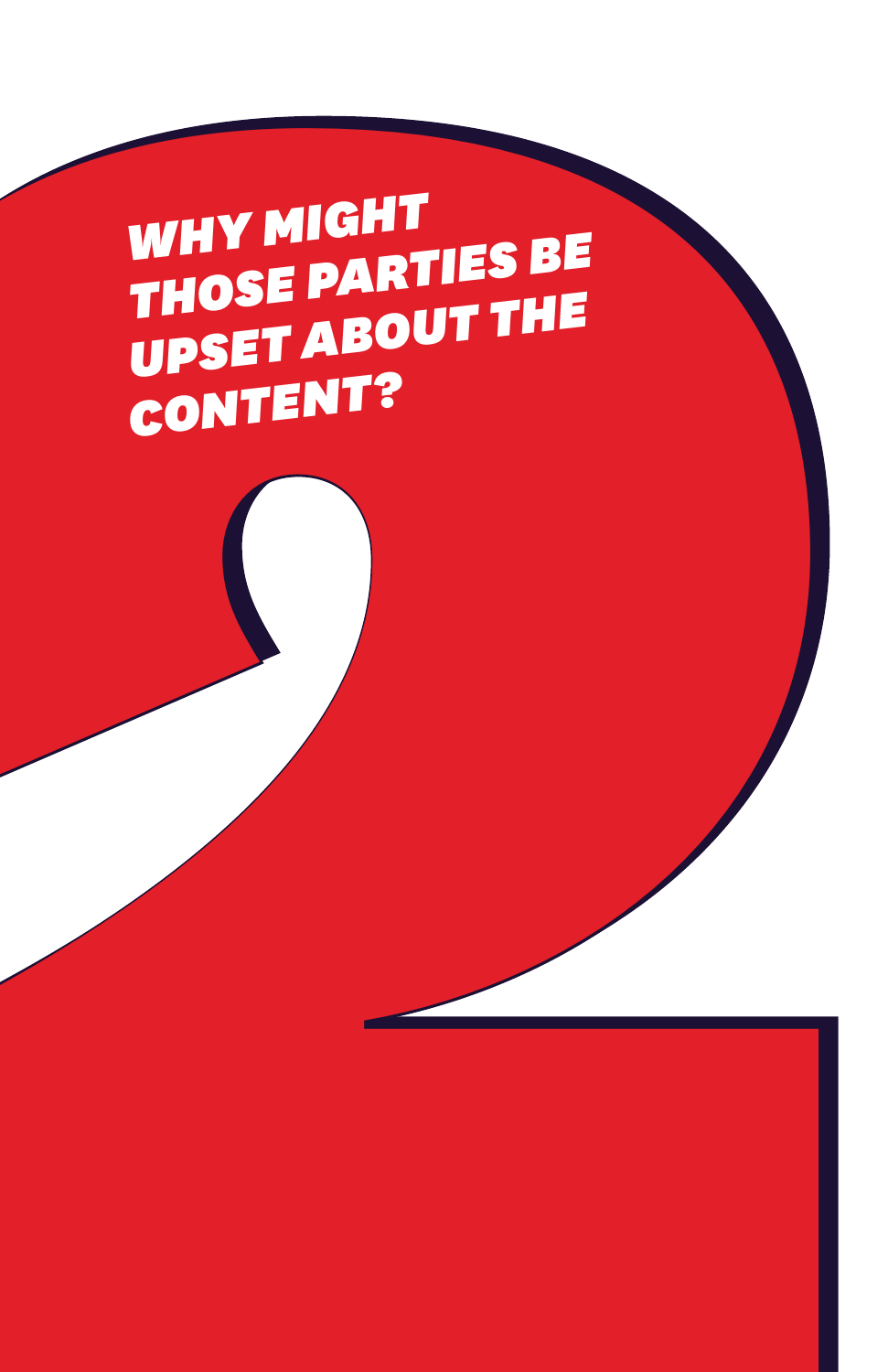

about them in the context of the content. Consider:

- What might upset this person or entity about the content?
- Are quotations and paraphrased content accurate and appropriately contextualized?
- Could a source regret giving an interview, or a photo subject regret being photographed?
- Are any of these individuals cast in a negative light?

In some scenarios, you will not be able to think of a reason why any of the parties you identified in step 1 would be upset. These situations likely carry the least legal risk.

In other scenarios, you'll realize that something you wrote may anger someone. Angering people is often par for the course for journalists who are doing their job. This alone does not mean that the content poses a legal risk. It just means you need to continue this analysis in step 3.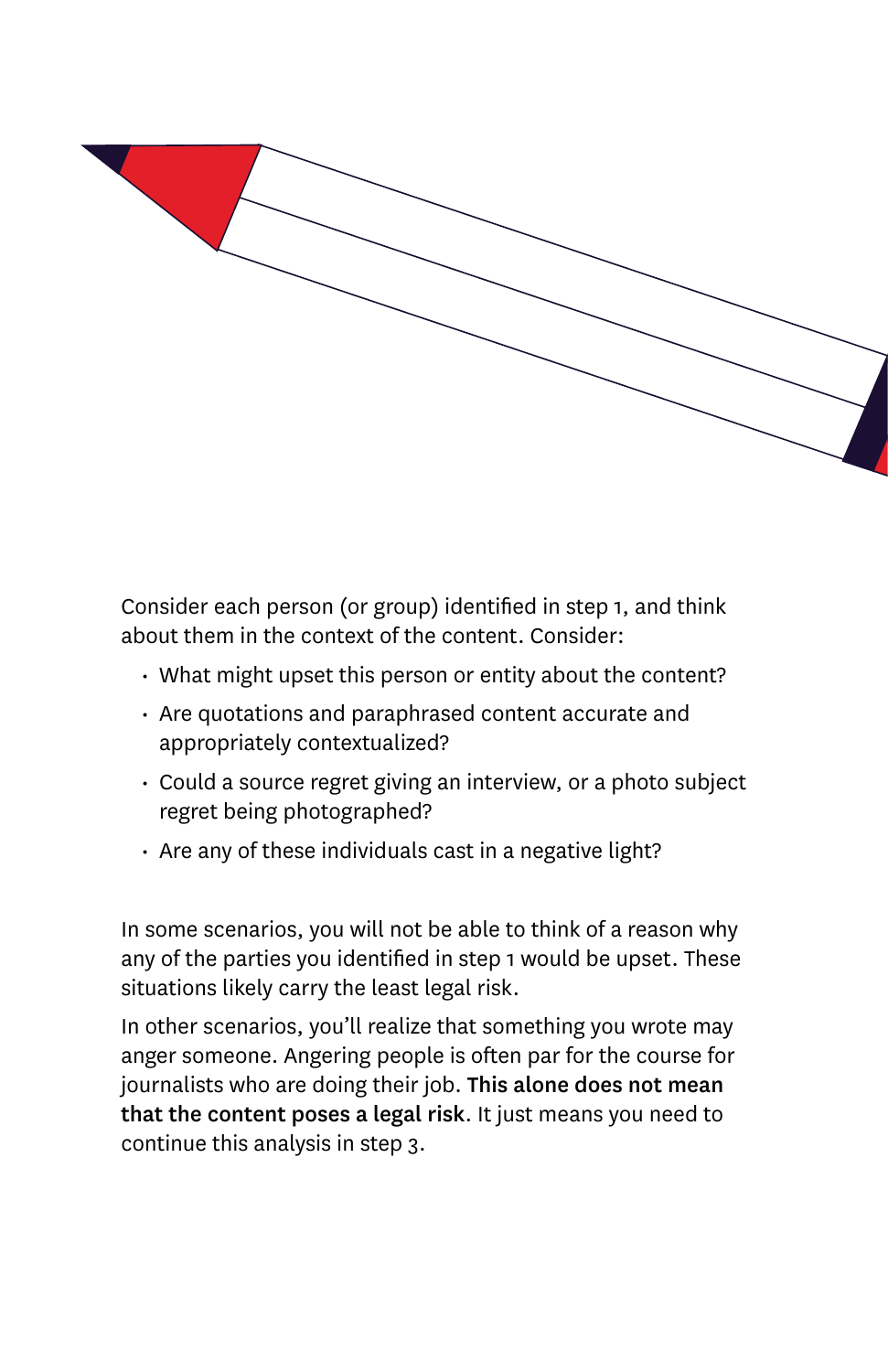WHAT THEY<br>SUE ME FOR?<br>SUE ME FOR? *WHAT MIGHT THEY WANT TO SUE ME FOR?*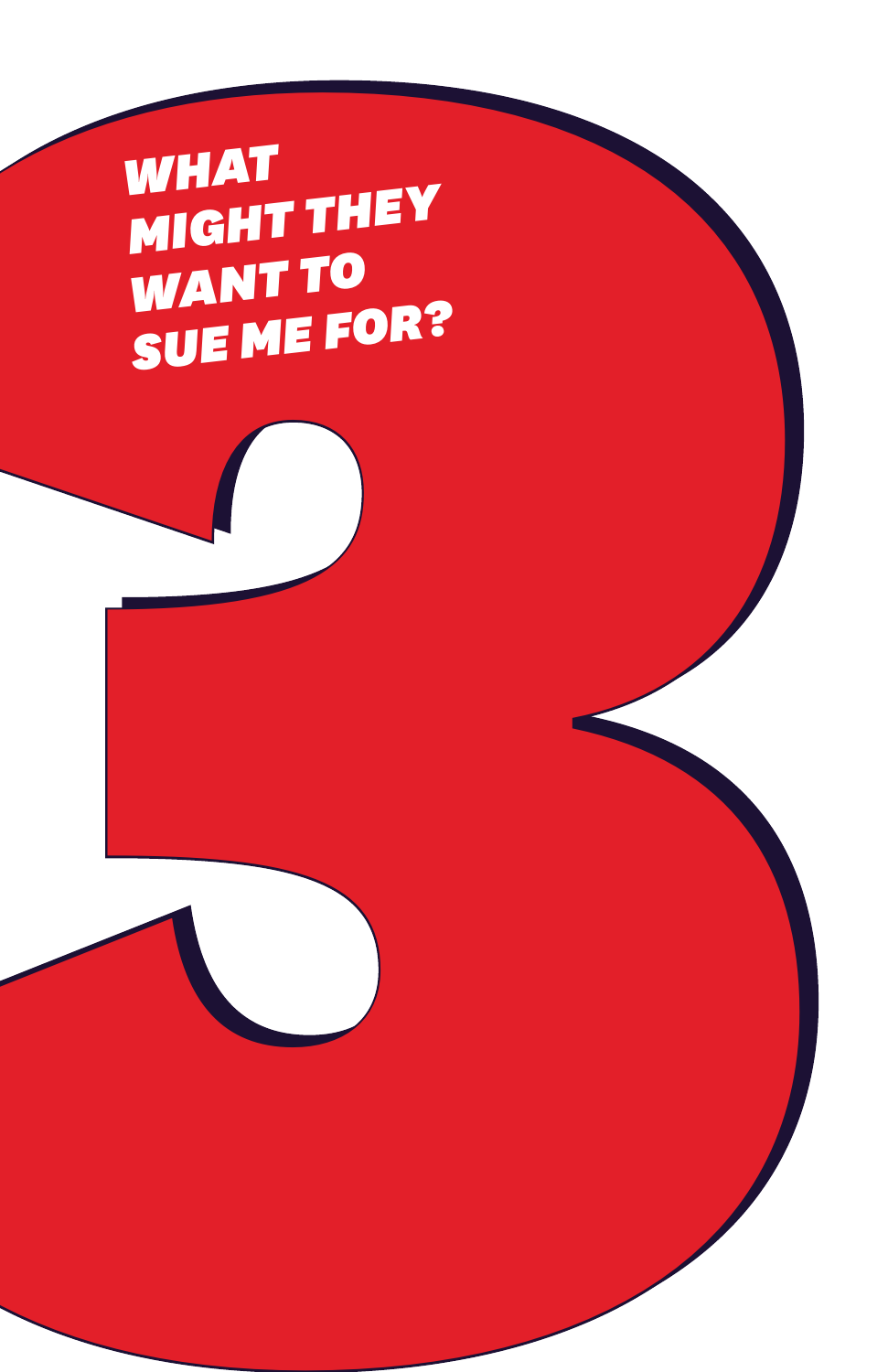Imagine all the means by which someone who is upset by your content *might* think they can sue you. Again, student publications rarely face legal action, so most of the ideas you think of at this step are unlikely to become reality. This is where a basic knowledge of media law comes in. (To learn more about this subject, check out the section of this document entitled "What potential legal risks do journalists face?").

Consider the individuals and/or entities whom you've identified, their potential motivations, and the content itself. Then, think about what media law concepts they might use to assert that they have been harmed — even if far-fetched:

- Might they feel their reputation is damaged by the article?
	- If so, they might try to argue the content is defamatory.
- Could they feel their privacy was infringed? For example, did the reporter not clearly self-identify as a reporter when asking questions? Was recording done without permission? Were traditionally private issues (like sex or health history) discussed?
	- If so, they might try to argue that the content infringes upon their privacy.
- Are you using a logo, artwork, video, audio or slogan?
	- If so, they might try to argue that the content infringes upon their intellectual property rights.

It's important to remember that just because someone might argue that you have done something wrong does not mean you actually have. People sometimes make unreasonable allegations about how they have been harmed. In this step, you must take on the perspective of the upset person, not considering any defenses you might have.

Even if you identify media law concepts that might fit the profile, this does not automatically mean you face legal risks. It simply means that you should continue to step 4.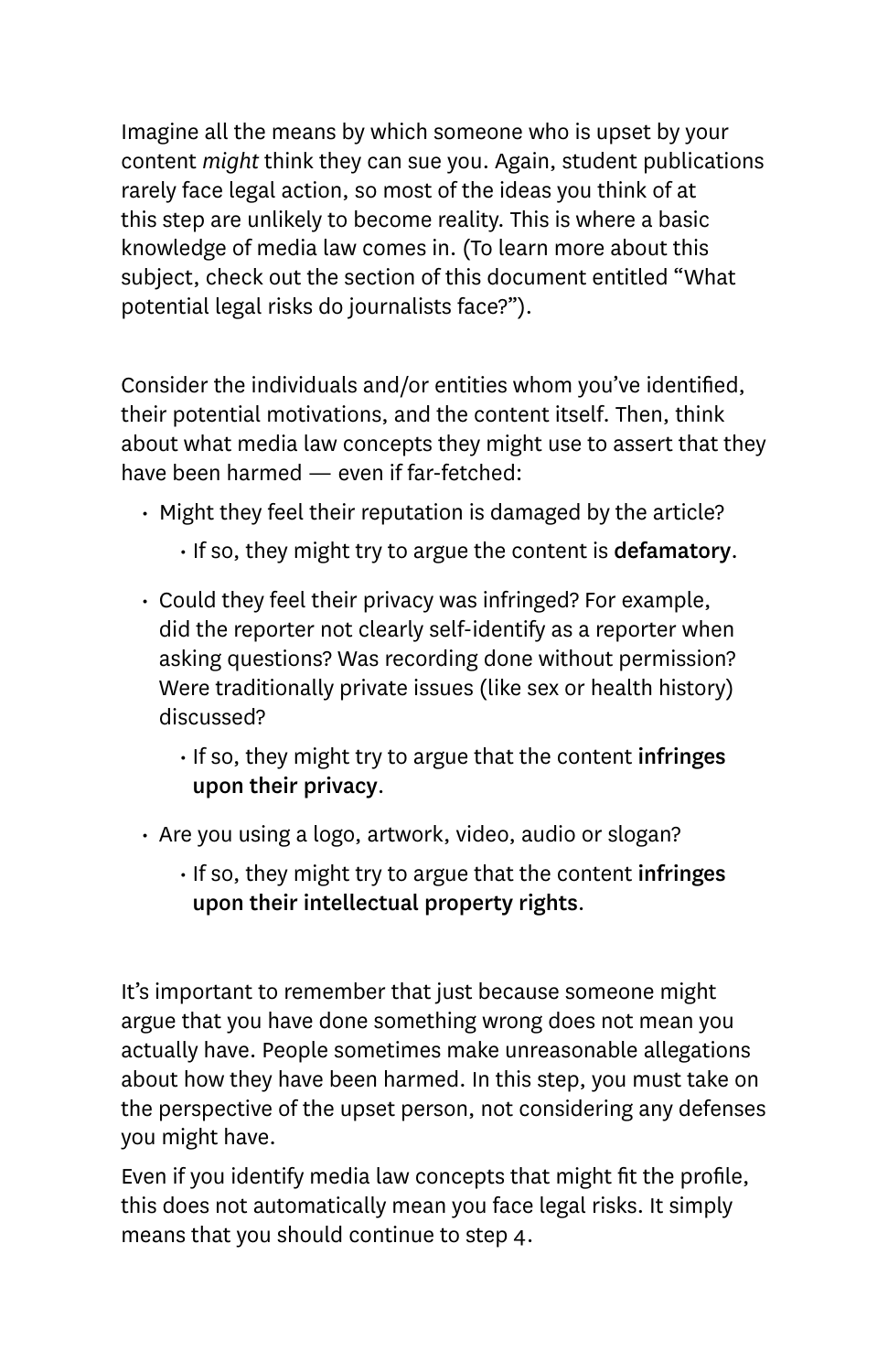## *HOW LIKELY IS THIS PERSON TO SUE ME?*



HOW LIKELY IS<br>THIS PERSON<br>TO SUE ME?<br>And Likely IS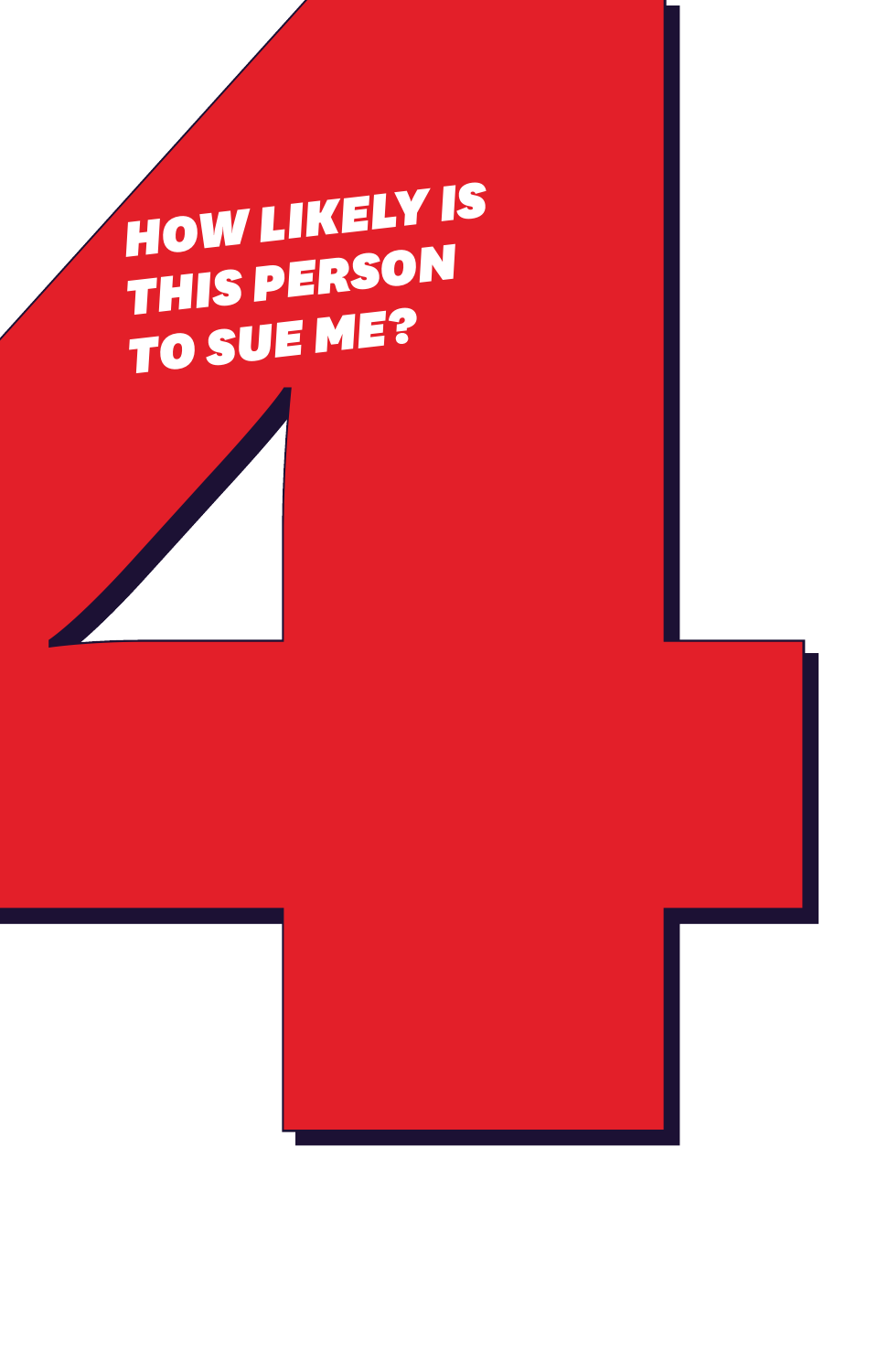

in step 1. Consider:

- Are they litigious? Have they sued you or others in the past?
- What is their relationship with you and your publication? Have they traditionally been friendly or had a respectful relationship with you? Have they historically been hostile?

Individuals who have sued journalists or who have shown hostility toward you or your publication in the past may pose a greater risk of taking legal action against you or your publication. On the other hand, individuals with whom you've traditionally had a good relationship likely pose a lower risk.

Final this step, think more deeply about the individual(s) identified<br>in step 1. Consider:<br>A reaching this move they sued you or others in the past?<br>What is their relationship with you and your publication?<br>Have they radii Again, even if someone is likely to be quite upset with your publication, this does not necessarily mean you should refrain from publishing about that person. Instead, it simply means you should use your knowledge of journalistic norms and media law to reduce the potential pitfalls of your reporting. To that end, move on to step 5.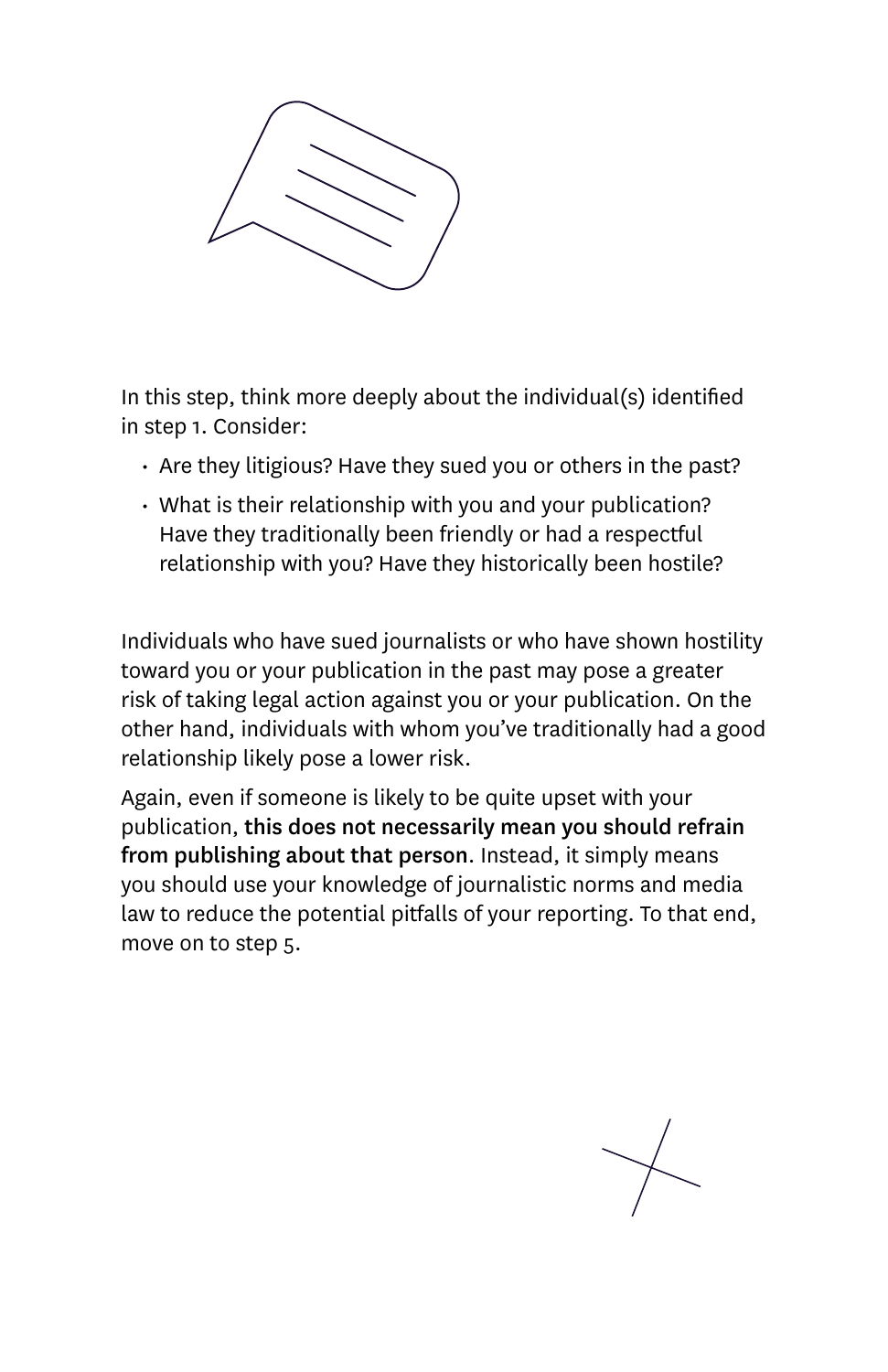WHAT IS<br>THE LIKELY<br>OUTCOME OF<br>A LAWSUIT? *WHAT IS THE LIKELY OUTCOME OF A LAWSUIT?*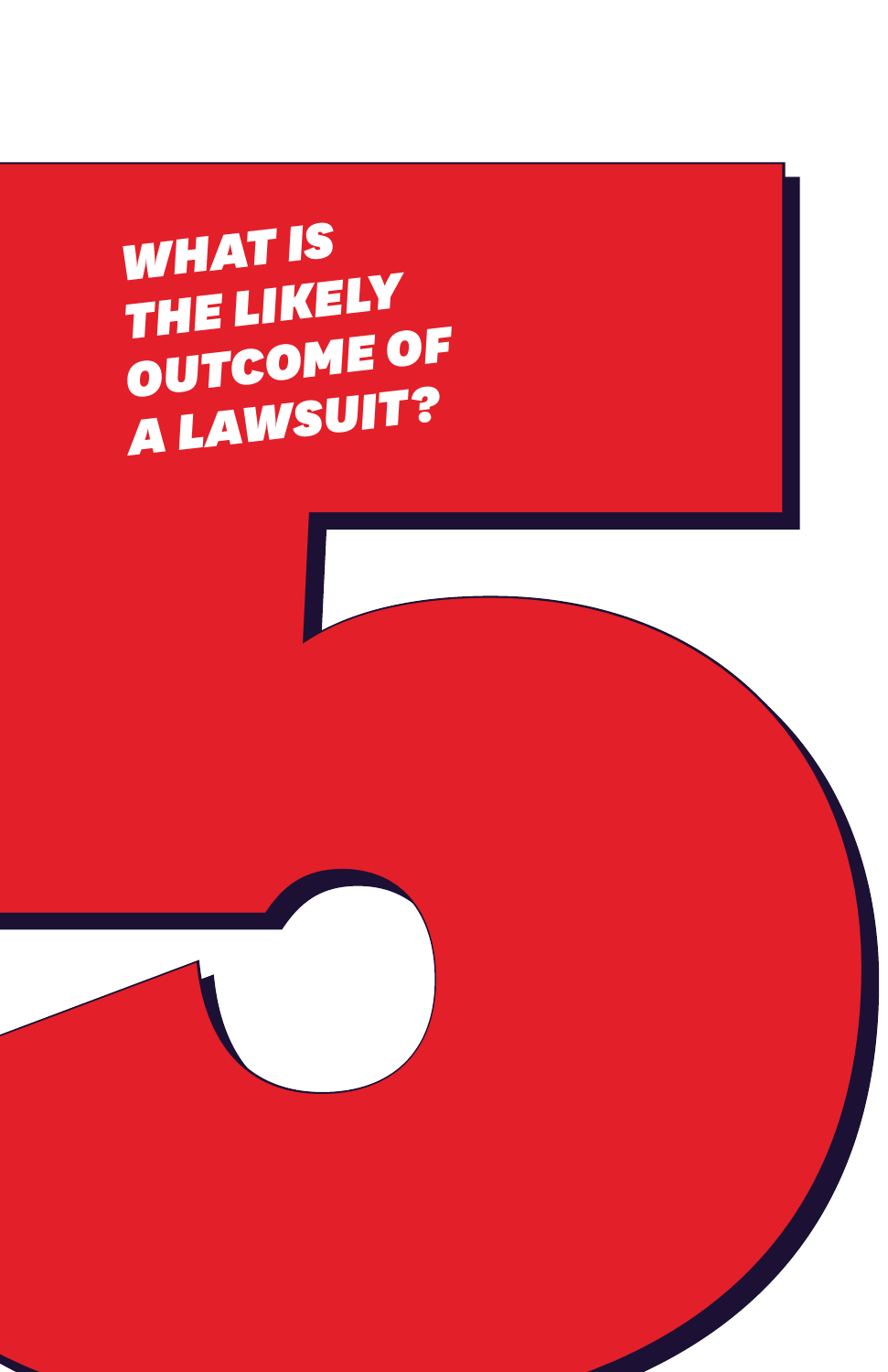In this step, imagine the worst-case scenario: someone *actually sues*. This does not happen very often. Most of the time, people complain, but are unwilling to take the time or spend the money to sue a student journalist or student publication. However, in order to reduce your legal risk as much as possible, it's worth considering the worst case scenario.

Think about the legal risks you identified in step 3. Consider:

- Have you and others at your publication followed journalistic norms?
	- Have you fact checked, including vetting confidential sources?
	- Have you reached out to those on all sides of the issue for comment, particularly those who are being critiqued?
	- Have you reached out multiple times to individuals who are mentioned in the story, particularly if other people ascribe words or actions to them?
	- Is the content precise in language? Are you using quotations fairly?
	- Did your reporters clearly identify themselves as media when speaking with sources?
- Are you confident that the content is true?
- Have you received permission to use images? Are you using Creative Commons images with correct attribution?
- Have you taken steps to ensure that privacy rights have not been violated, such as by focusing on issues that are of public concern versus focusing on individuals' private lives?

You might notice that many of these steps are best practices in journalism. That's not an accident. Good journalism is legally defensible journalism, and the more likely a story is to generate legal threats, the more important it is for journalists to adhere to best practices. Another way to think about this is to ask yourself: "Did I do everything a reasonable journalist could possibly do? Is there anything else a journalist could do to test these allegations before going to press?"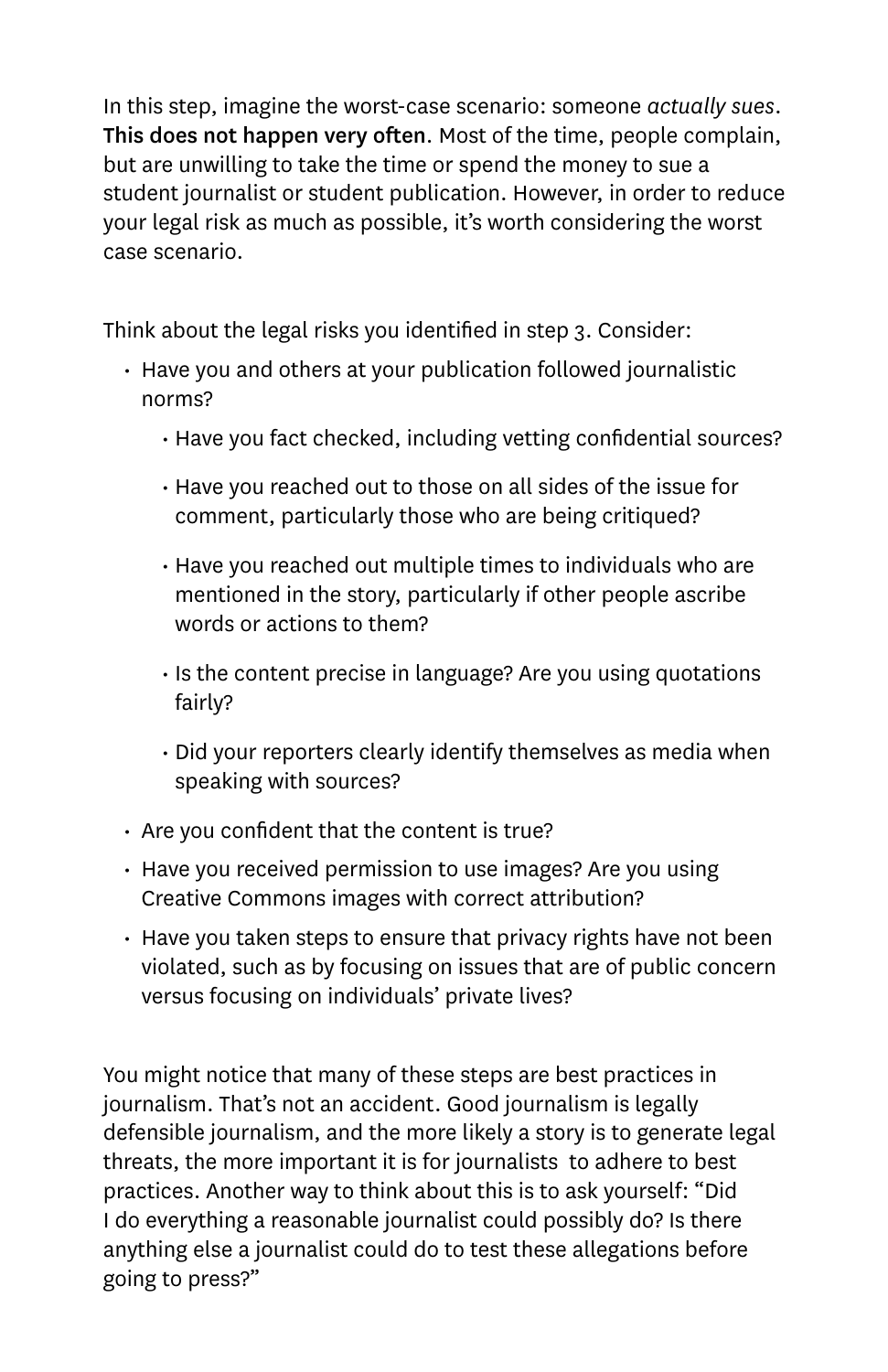## *WHAT POTENTIAL LEGAL RISKS DO JOURNALISTS FACE? WHAT PROTECTIONS DO JOURNALISTS HAVE?*

Journalists, including student journalists, face a number of legal risks. Some common ones are:

- Defamation/libel
- Privacy issues
- Intellectual property

Journalists can also face issues with source confidentiality, threats, obscenity, and other topics, but these are less common.

Though student journalists face these potential legal risks, they also enjoy legal defenses and protections. Generally, journalists who follow traditional journalistic ethics and norms are at the lowest risk for legal issues.

It's important to remember that lawsuits against student journalists are incredibly rare and that student journalists *losing* lawsuits is even more rare. However, student journalists should review every story as if it has the potential to become a lawsuit.

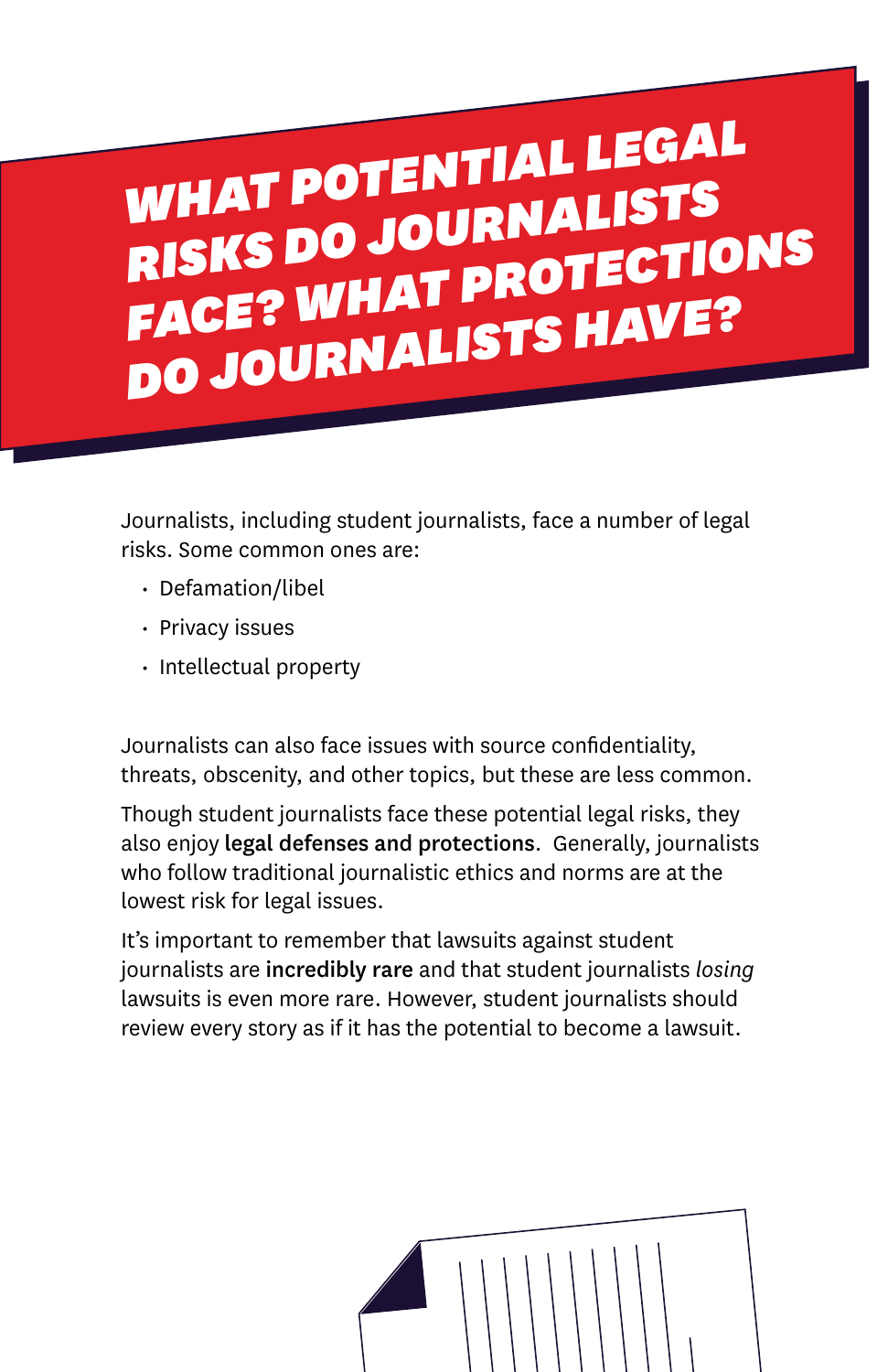### **DEFAMATION**

In simplified terms, defamation (called *libel* when written) occurs when a journalist makes (or sometimes repeats) a false statement that damages a person's reputation.

Legal protections for journalists related to defamation include:

Truth. Truth is an absolute defense to a defamation action. If the content is true, it *cannot be libelous*.

Lack of actual malice. *Actual malice*, which is defined as "knowledge of falsity or reckless disregard for truth" is a necessary element in a libel action brought by a public figure or public official. This means that if the person accusing a journalist of defamation is a public figure (or a public official, which many public college administrators are), they must show that the journalist either knew the content was false or acted recklessly. Recklessness is a tricky concept, but it can mean things like neglecting to pursue a lead or failing to fact-check. What does this concept mean for most journalists? When a journalist follows journalistic norms in seeking truth while developing content, the journalist is unlikely to have acted with actual malice.

Fair report. Fair report privilege provides a defense for journalists who simply repeat defamatory statements found in official government documents or meetings. While this privilege applies differently in each state, most states have some version of this rule. In other words, journalists who get information from credible government sources are generally not liable for repeating defamatory statements made by officials.

Check out the following resources for more on defamation: For more information about defamation law for student journalists, the Student Press Law Center offers a [Libel Law Presentation](https://splc.org/2019/09/media-law-presentation-libel-law/).

The Reporters Committee for Freedom of the Press offers a guide to [libel law](https://www.rcfp.org/resources/first-amendment-handbook/#libel) in its First Amendment Handbook.

The Freedom Forum Institute also offers a **Quick Guide to Libel** [Law](https://www.freedomforuminstitute.org/first-amendment-center/primers/libellaw/).

If you're curious about how libel law affects online publications and bloggers, check out the Electronic Frontier Foundation's **Online** [Defamation Law guide](https://www.eff.org/issues/bloggers/legal/liability/defamation).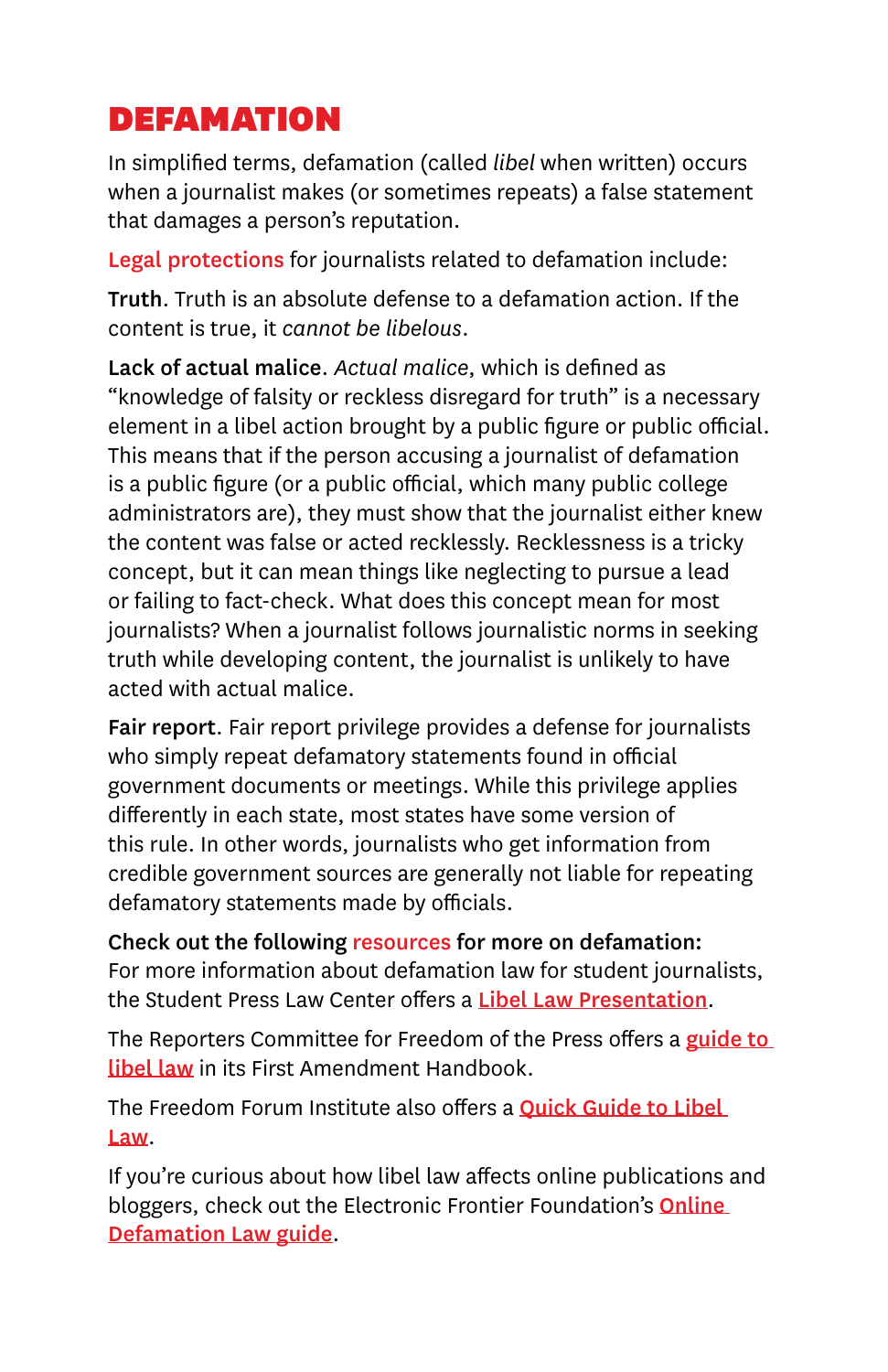### PRIVACY ISSUES

Privacy issues can take many forms. Some common privacy issues include: (1) recording an interview without consent in a state that requires consent of all parties; (2) publication of private fact; (3) trespass and intrusion upon seclusion.

Legal protections for journalists related to privacy issues include:

Newsworthiness. If private information is newsworthy, its publication is generally protected. This means even the private actions of public officials are generally fair game.

Single-party consent. Some states maintain rules for recording private conversations that require only single-party consent, meaning only one person in the conversation has to consent to its recording. This means that a journalist — who is party to the conversation during an interview — may legally record an interview in these states without permission from the interviewee. Check your state law!

Check out the following resources for more on privacy: For more information about privacy law for student journalists, the Student Press Law Center offers a **[Privacy Law Presentation](https://splc.org/2020/04/privacy-law-presentation/)**.

To learn more about invasion of privacy, read the Reporters Committee for Freedom of the Press's [guide to privacy law](https://www.rcfp.org/resources/first-amendment-handbook/#invasion-of-privacy) in its First Amendment Handbook.

To learn more about issues related to leaks of information, check out the Freedom Forum Institute's primer on Leaks and the [Media](https://www.freedomforuminstitute.org/first-amendment-center/primers/leaks-and-the-media/).

Learn about the recording consent laws in your state from this [guide](https://www.rcfp.org/reporters-recording-guide/) from the Reporters Committee for Freedom of the press.

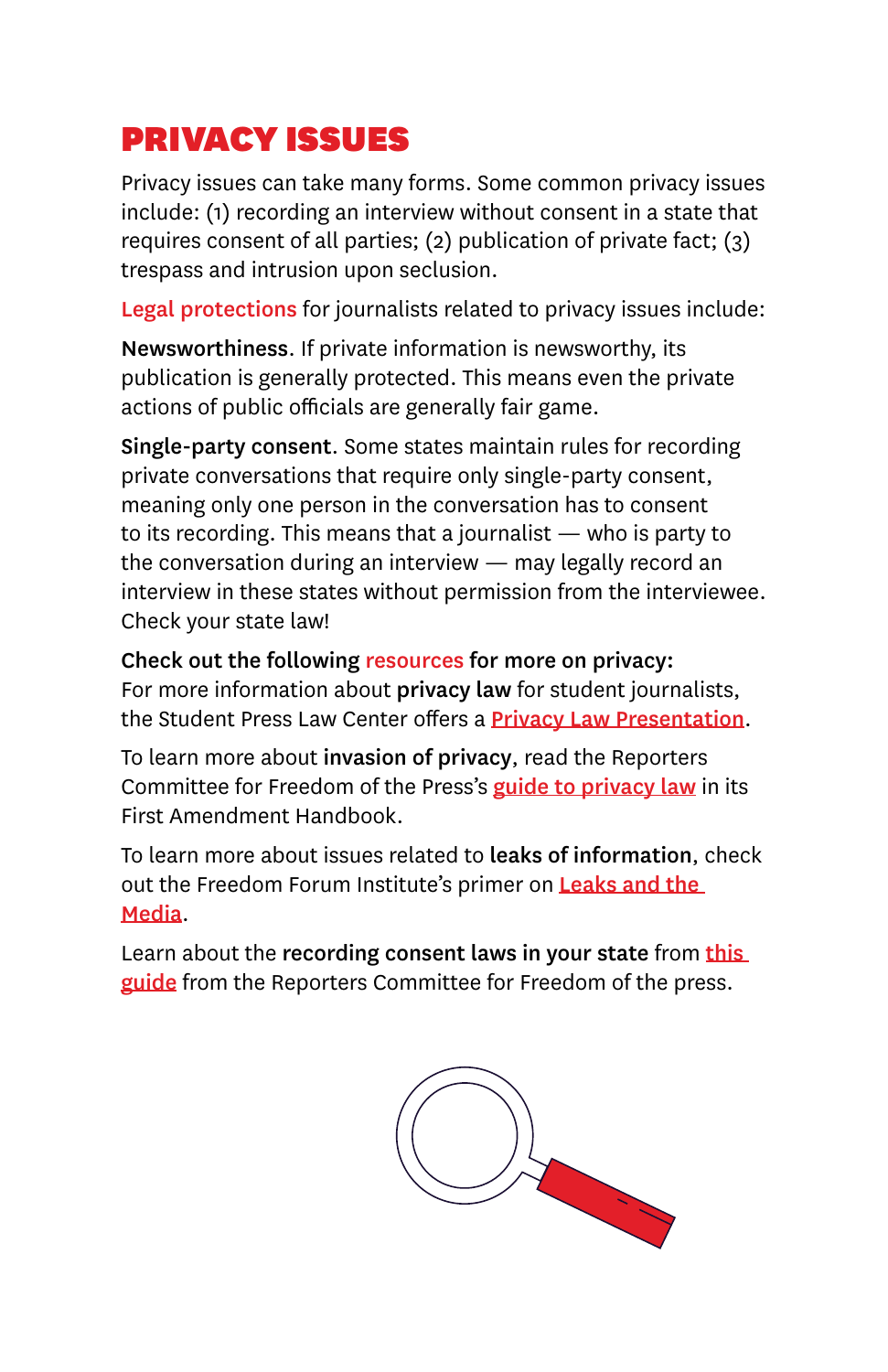### INTELLECTUAL PROPERTY

Intellectual property technically includes copyright, trademark, *and* patent protection, but student journalists will likely only encounter copyright and trademark concerns. For example, these issues are relevant when student journalists choose stock images for articles or when student podcasters choose music to accompany their episodes. Copyright protects any creative work that is fixed in a tangible medium — images, audio, and video are all examples of copyrighted works. Trademark protects commercial marks, like logos and slogans.

Legal protections for journalists related to copyright and trademark include:

Fair use. Fair use is a concept in both copyright law and trademark law. In copyright law, fair use analysis is complicated, but it can allow use of copyrighted works for commentary and educational purposes as well as in instances when the copyrighted work is used in a transformative way. In trademark law, fair use most often applies to journalists who use trademarked content to refer to the trademark holder (such as using the name, Kleenex, to refer to Kleenex brand tissues in an article).

Creative Commons license with proper attribution. Student journalists can take advantage of images and other assets with a creative commons license, so long as they remember to adhere to attribution requirements. Every creative commons asset will indicate what proper attribution will look like. Using this content with proper attribution constitutes a license, or permission, to use it, so copyright issues are no longer a concern. Make sure to follow the attribution instructions exactly, as journalists have had trouble with creative commons copyright owners taking advantage of slight deviations from the attribution instructions.

To learn more about copyright and trademark, check out the curated resources at canipublishthis.com/resources.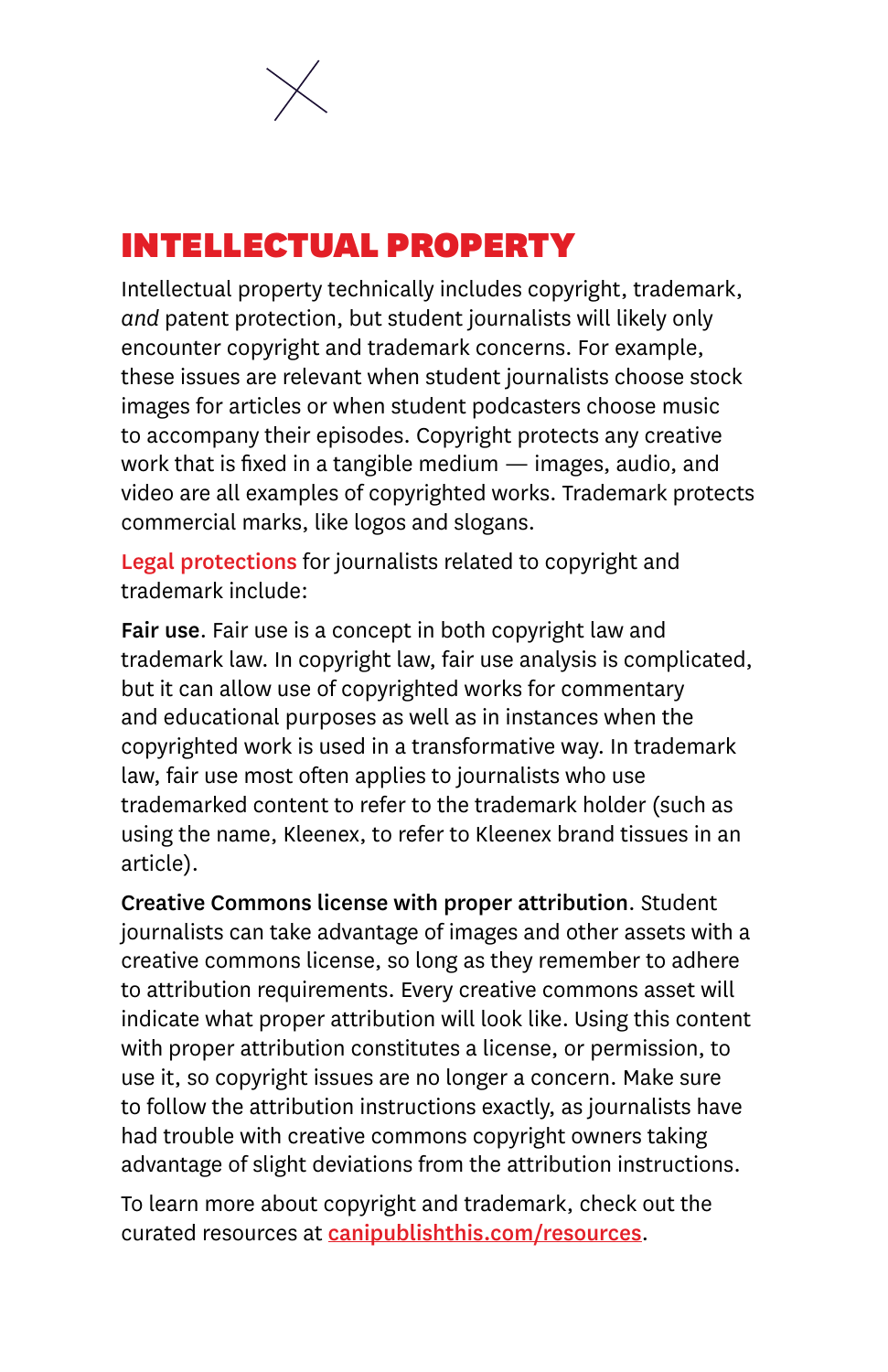



The Student Press Law Center also offers a guide on what to do if [you receive a copyright demand letter](https://splc.org/how-to-respond-to-auto-generated-copyright-infringement-notices/).

For more information about fair use in copyright law, check out the [U.S. Copyright Office's Fair Use Index](https://www.copyright.gov/fair-use/more-info.html).

To learn more about trademark law, read [this article](https://www.nolo.com/legal-encyclopedia/when-you-need-permission-use-trademarks.html) from Nolo: ["When You Don't Need Permission to Use Another Owner's](https://www.nolo.com/legal-encyclopedia/when-you-need-permission-use-trademarks.html)  [Trademarks."](https://www.nolo.com/legal-encyclopedia/when-you-need-permission-use-trademarks.html)

For general information about copyright law, check out Cornell University's [Copyright Information Center](https://guides.library.cornell.edu/copyright).





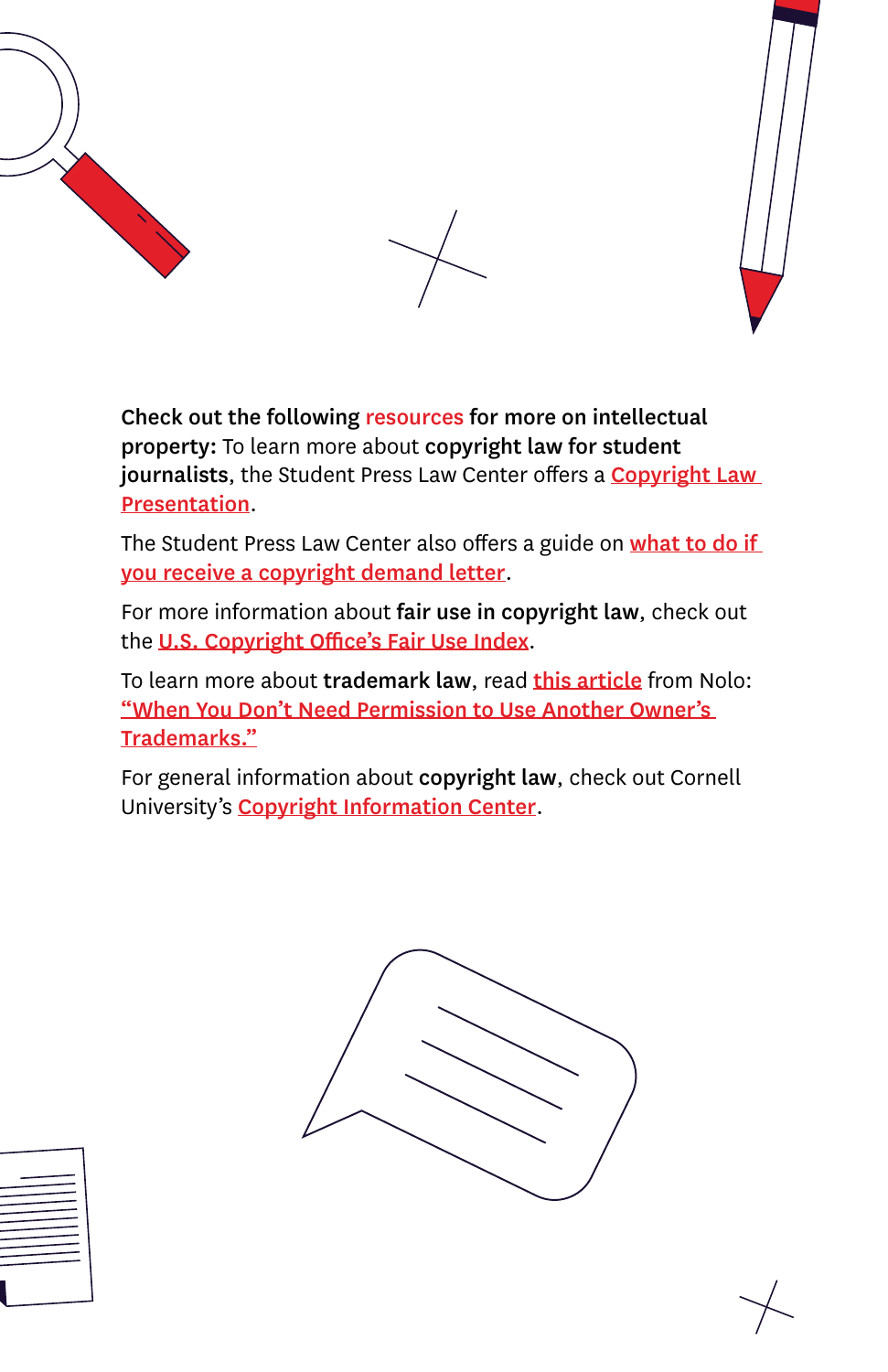### WHAT IF I NEED LEGAL HELP?

If you find yourself or your publication facing a legal threat, please contact Student Press Freedom Initiative (SPFI) right away at [thefire.org/submitacase](http://www.thefire.org/submitacase) or 1-717-734-SPFI (7734). We will likely either be able to help you or will be able to point you to someone who can.

### RESOURCES

Visit [canipublishthis.com/resources](http://www.canipublishthis.com/resources) to learn more about the topic included in this book.



Can I Publish This? are brought to you by the Foundation for Individual Rights in Education (FIRE).